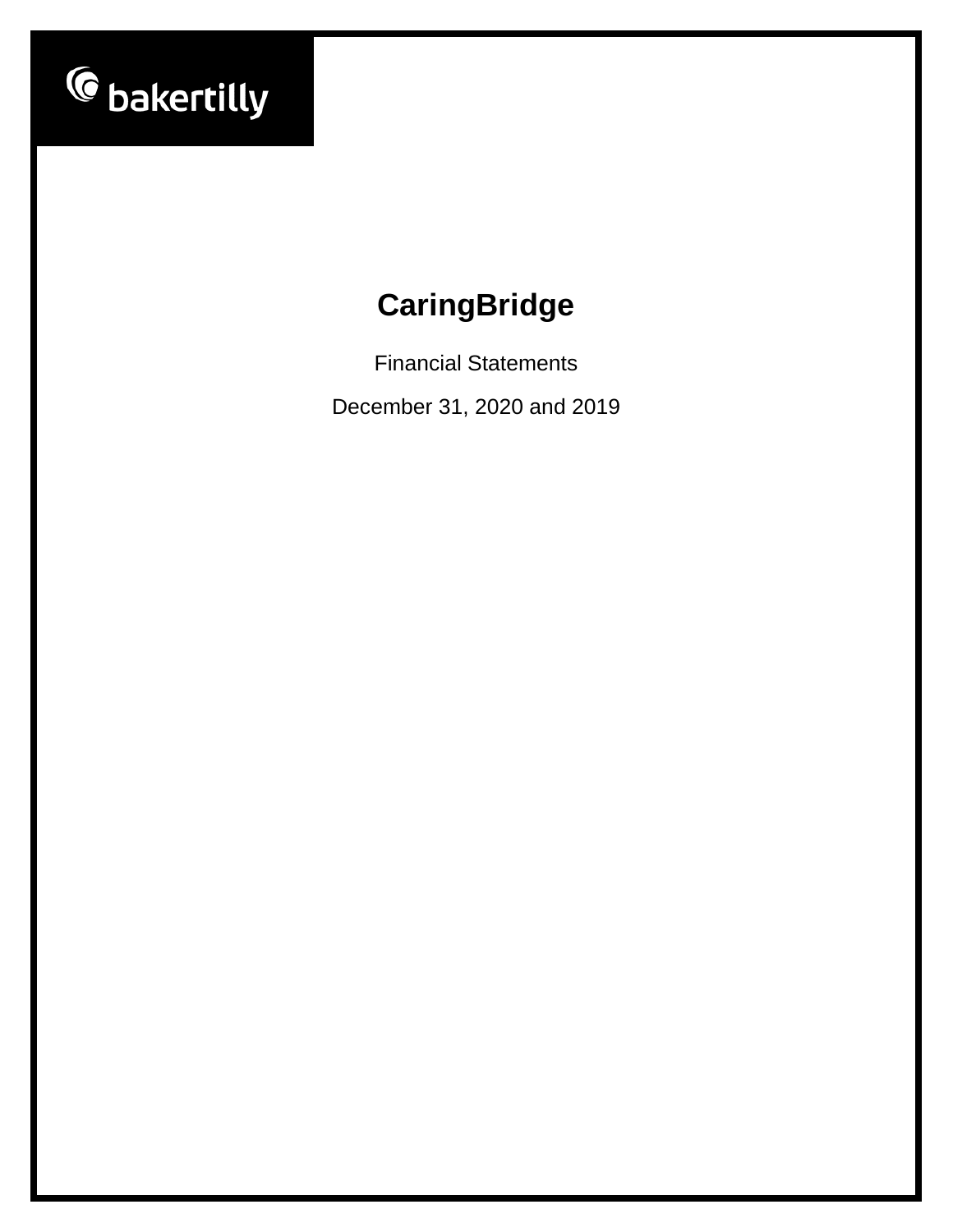Table of Contents December 31, 2020 and 2019

|                                          | Pa <u>qe</u> |
|------------------------------------------|--------------|
| <b>Independent Auditors' Report</b>      |              |
| <b>Financial Statements</b>              |              |
| <b>Statements of Financial Position</b>  | 2            |
| <b>Statements of Activities</b>          | 3            |
| <b>Statements of Functional Expenses</b> | 4            |
| <b>Statements of Cash Flows</b>          | 5            |
| Notes to Financial Statements            | 6            |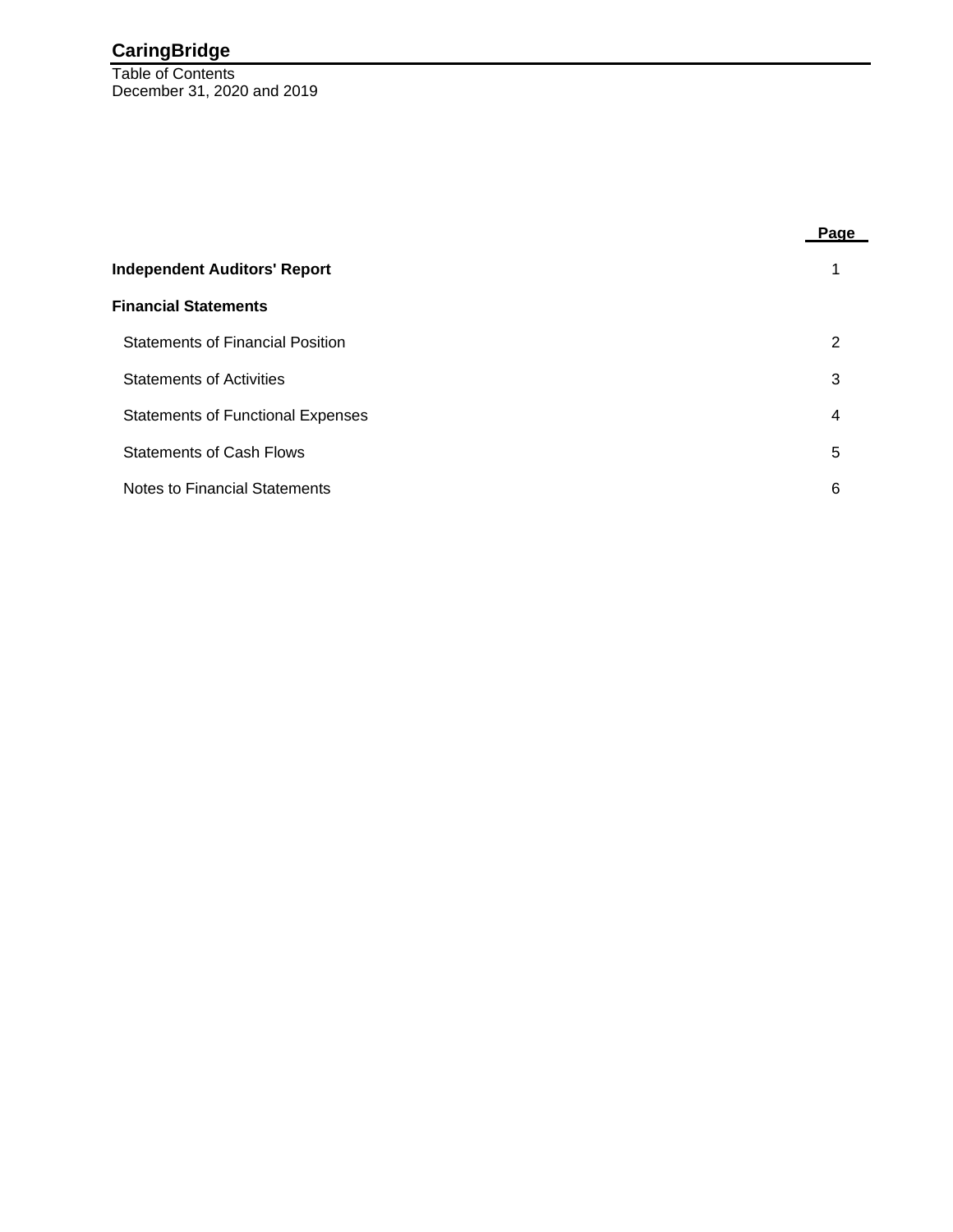

### **Independent Auditors' Report**

To the Board of Directors of **CaringBridge** 

We have audited the accompanying financial statements of CaringBridge (the Organization), which comprise the statements of financial position as of December 31, 2020 and 2019, and the related statements of activities, functional expenses and cash flows for the years then ended, and the related notes to the financial statements.

#### **Management's Responsibility for the Financial Statements**

Management is responsible for the preparation and fair presentation of these financial statements in accordance with accounting principles generally accepted in the United States of America; this includes the design, implementation, and maintenance of internal control relevant to the preparation and fair presentation of financial statements that are free from material misstatement, whether due to fraud or error.

#### **Auditors' Responsibility**

Our responsibility is to express an opinion on these financial statements based on our audits. We conducted our audits in accordance with auditing standards generally accepted in the United States of America. Those standards require that we plan and perform the audits to obtain reasonable assurance about whether the financial statements are free from material misstatement.

An audit involves performing procedures to obtain audit evidence about the amounts and disclosures in the financial statements. The procedures selected depend on the auditors' judgment, including the assessment of the risks of material misstatement of the financial statements, whether due to fraud or error. In making those risk assessments, the auditor considers internal control relevant to the entity's preparation and fair presentation of the financial statements in order to design audit procedures that are appropriate in the circumstances, but not for the purpose of expressing an opinion on the effectiveness of the entity's internal control. Accordingly, we express no such opinion. An audit also includes evaluating the appropriateness of accounting policies used and the reasonableness of significant accounting estimates made by management, as well as evaluating the overall presentation of the financial statements.

We believe that the audit evidence we have obtained is sufficient and appropriate to provide a basis for our audit opinion.

#### **Opinion**

In our opinion, the financial statements referred to above present fairly, in all material respects, the financial position of the Organization as of December 31, 2020 and 2019, and the changes in its net assets and its cash flows for the years then ended in accordance with accounting principles generally accepted in the United States of America.

Baker Tilly US, LLP

Minneapolis, Minnesota March 4, 2021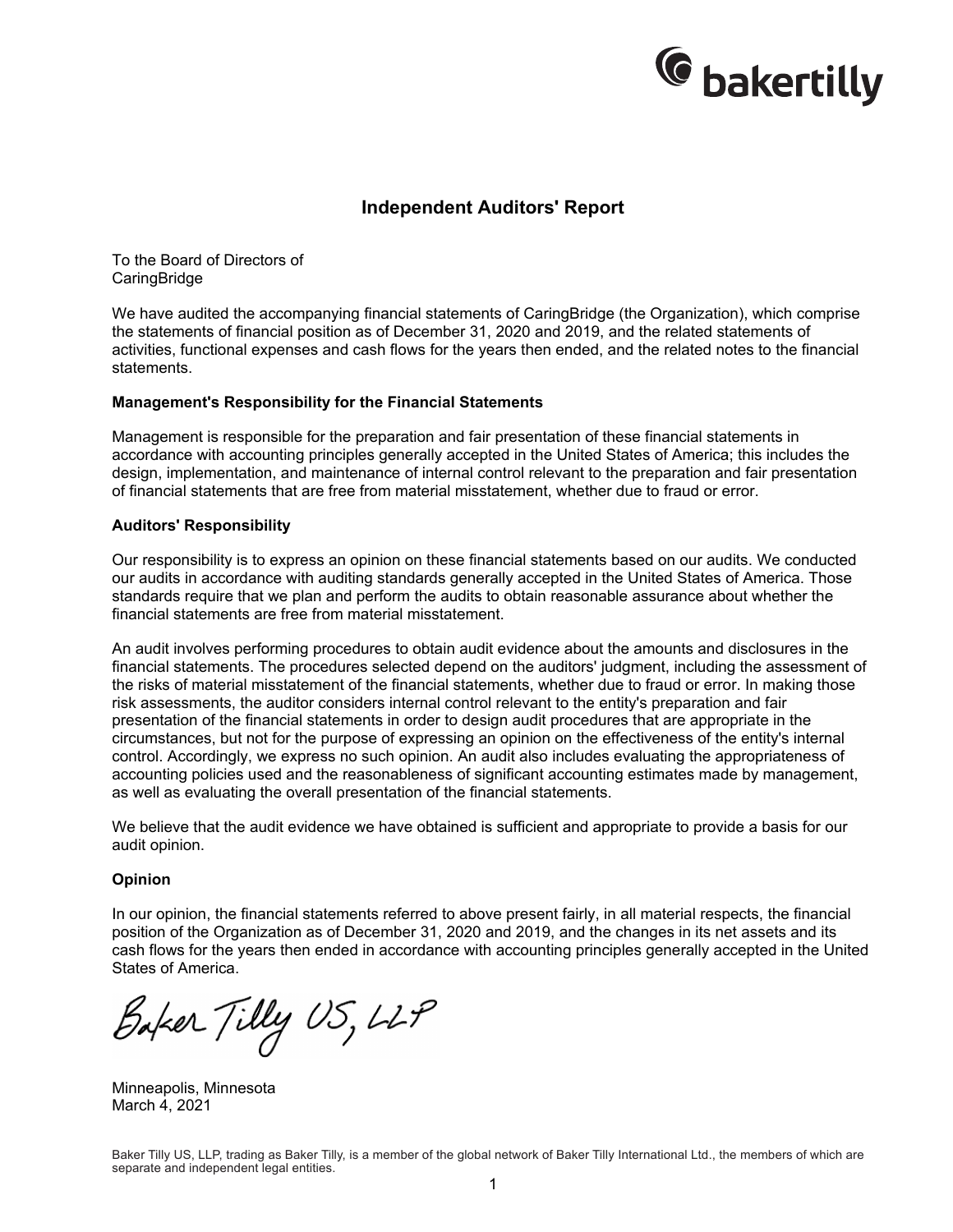Statements of Financial Position December 31, 2020 and 2019

|                                       | 2020            | 2019            |
|---------------------------------------|-----------------|-----------------|
| <b>Assets</b>                         |                 |                 |
| <b>Current Assets</b>                 |                 |                 |
| Cash and cash equivalents             | \$<br>3,279,616 | \$<br>1,672,517 |
| Accounts receivable                   | 34,701          | 127,602         |
| Inventory                             | 2,006           | 2,707           |
| Prepaid expenses                      | 175,773         | 118,435         |
| <b>Total current assets</b>           | 3,492,096       | 1,921,261       |
|                                       |                 |                 |
| <b>Other Assets</b>                   |                 |                 |
| <b>Endowment investments</b>          | 222,398         | 219,470         |
| Investments                           | 1,219,285       | 1,181,194       |
| Other assets                          | 15,300          | 15,300          |
| Fixed assets:                         |                 |                 |
| Furniture and equipment               | 361,761         | 364,272         |
| Leasehold improvements                | 423,458         | 423,458         |
| Website and mobile phone applications | 2,657,113       | 2,657,113       |
| Less amortization and depreciation    | (3, 190, 036)   | (2,934,720)     |
| <b>Total fixed assets</b>             | 252,296         | 510,123         |
| Total other assets                    | 1,709,279       | 1,926,087       |
| <b>Total assets</b>                   | 5,201,375<br>\$ | \$<br>3,847,348 |
| <b>Liabilities and Net Assets</b>     |                 |                 |
|                                       |                 |                 |
| <b>Current Liabilities</b>            |                 |                 |
| Accounts payable                      | \$<br>190,611   | \$<br>139,642   |
| Accrued expenses                      | 164,274         | 389,925         |
| Deferred grant revenue                |                 | 118,784         |
| <b>Total current liabilities</b>      | 354,885         | 648,351         |
| <b>Long-Term Liabilities</b>          |                 |                 |
| Deferred leasehold improvements       | 77,826          | 149,664         |
|                                       |                 |                 |
| Total long-term liabilities           | 77,826          | 149,664         |
| <b>Total liabilities</b>              | 432,711         | 798,015         |
| <b>Net Assets</b>                     |                 |                 |
| Without donor restrictions            | 4,546,266       | 2,829,863       |
| With donor restrictions               | 222,398         | 219,470         |
| Total net assets                      | 4,768,664       | 3,049,333       |
| Total liabilities and net assets      |                 |                 |
|                                       | 5,201,375<br>\$ | \$<br>3,847,348 |

*See notes to financial statements*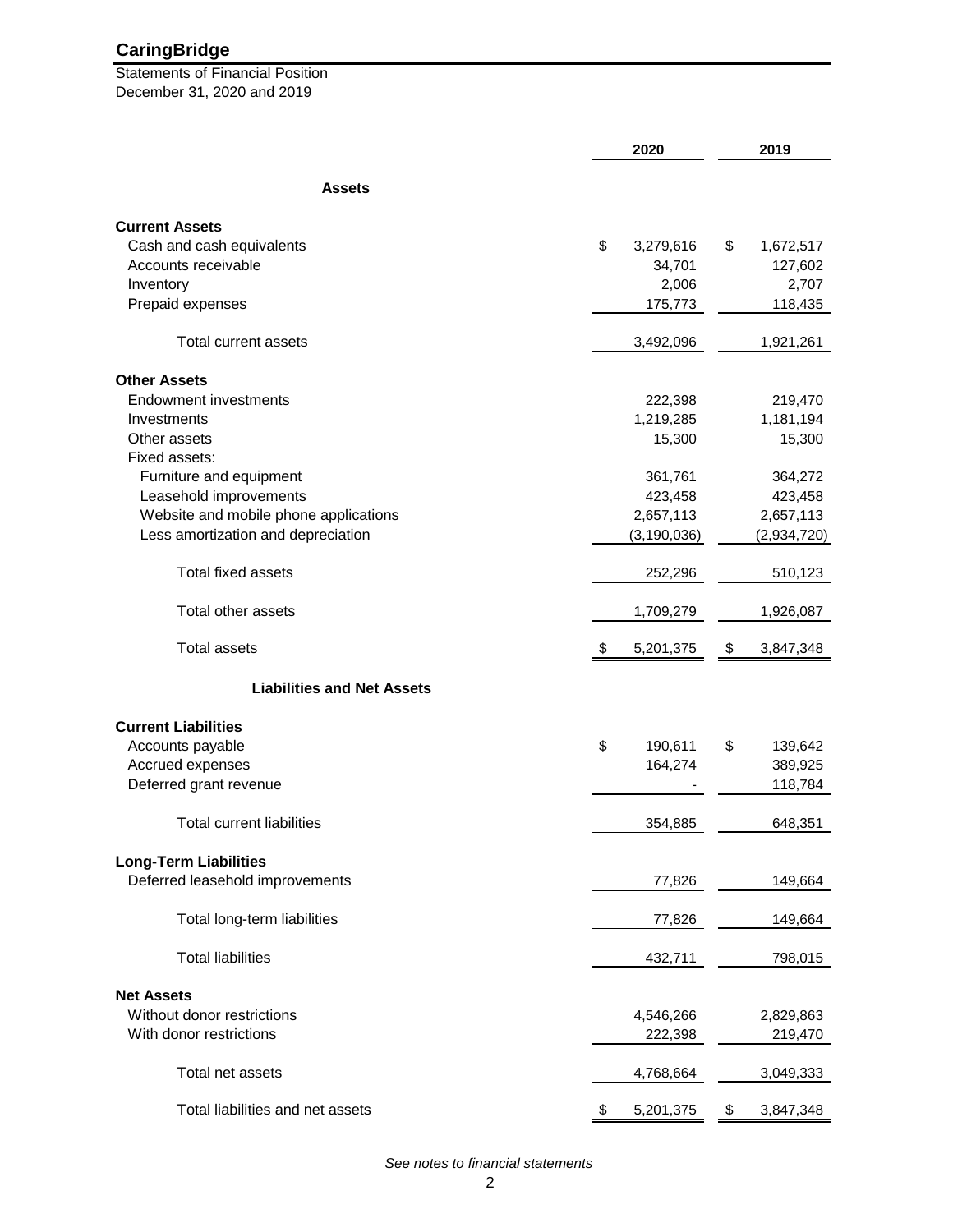# Statements of Activities

Years Ended December 31, 2020 and 2019

|                                       | <b>Without</b><br><b>Donor</b><br><b>Restrictions</b> | 2020<br>With<br><b>Donor</b><br><b>Restrictions</b> |    | <b>Total</b> | <b>Without</b><br><b>Donor</b><br><b>Restrictions</b> |                | 2019<br>With<br><b>Donor</b><br><b>Restrictions</b> |    | <b>Total</b> |
|---------------------------------------|-------------------------------------------------------|-----------------------------------------------------|----|--------------|-------------------------------------------------------|----------------|-----------------------------------------------------|----|--------------|
| <b>Revenue and Other Support</b>      |                                                       |                                                     |    |              |                                                       |                |                                                     |    |              |
| Contributions                         | \$<br>10,166,823                                      | \$<br>118,784                                       | \$ | 10,285,607   | \$<br>8,493,712                                       | $\mathfrak{S}$ | 1,029,867                                           | \$ | 9,523,579    |
| GoFundMe revenue                      | 197,786                                               |                                                     |    | 197,786      | 203,355                                               |                |                                                     |    | 203,355      |
| Donated services                      | 749,972                                               |                                                     |    | 749,972      | 787,078                                               |                |                                                     |    | 787,078      |
| Investment income                     | 44,950                                                | 2,928                                               |    | 47,878       | 69,380                                                |                | 7,213                                               |    | 76,593       |
| Other income                          | 4,392                                                 |                                                     |    | 4,392        | 1,445                                                 |                |                                                     |    | 1,445        |
| Paycheck Protection Program Loan      |                                                       |                                                     |    |              |                                                       |                |                                                     |    |              |
| debt forgiveness                      | 931,428                                               |                                                     |    | 931,428      |                                                       |                |                                                     |    |              |
| Net assets released from restrictions | 118,784                                               | (118, 784)                                          |    |              | 1,029,867                                             |                | (1,029,867)                                         |    |              |
| Total revenue and other support       | 12,214,135                                            | 2,928                                               |    | 12,217,063   | 10,584,837                                            |                | 7,213                                               |    | 10,592,050   |
| <b>Expenses</b>                       |                                                       |                                                     |    |              |                                                       |                |                                                     |    |              |
| Program expenses                      | 8,556,702                                             |                                                     |    | 8,556,702    | 9,704,435                                             |                |                                                     |    | 9,704,435    |
| Management and general                | 1,074,959                                             |                                                     |    | 1,074,959    | 1,137,803                                             |                |                                                     |    | 1,137,803    |
| Fundraising                           | 866,071                                               |                                                     |    | 866,071      | 982,727                                               |                |                                                     |    | 982,727      |
| <b>Total expenses</b>                 | 10,497,732                                            | $\overline{\phantom{a}}$                            |    | 10,497,732   | 11,824,965                                            |                |                                                     |    | 11,824,965   |
| Change in net assets                  | 1,716,403                                             | 2,928                                               |    | 1,719,331    | (1,240,128)                                           |                | 7,213                                               |    | (1,232,915)  |
| <b>Net Assets, Beginning</b>          | 2829863                                               | 219470                                              |    | 3,049,333    | 4,069,991                                             |                | 212,257                                             |    | 4,282,248    |
| <b>Net Assets, Ending</b>             | \$<br>4,546,266                                       | \$<br>222,398                                       | S. | 4,768,664    | \$<br>2,829,863                                       | \$             | 219,470                                             | S  | 3,049,333    |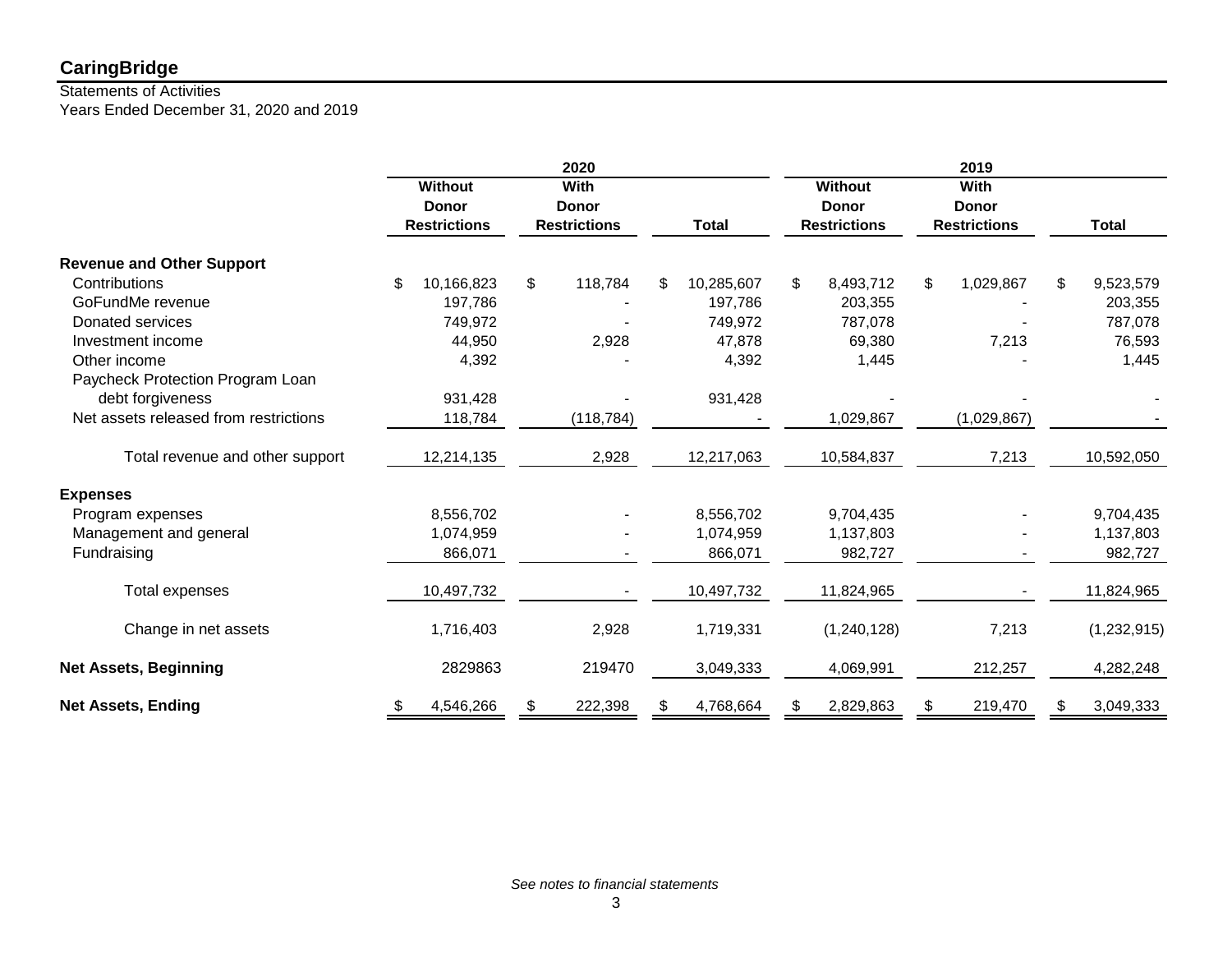### Statements of Functional Expenses

Years Ended December 31, 2020 and 2019

|                                                           | 2020                        |                                     |                         |                            | 2019                       |                                     |                          |                              |  |
|-----------------------------------------------------------|-----------------------------|-------------------------------------|-------------------------|----------------------------|----------------------------|-------------------------------------|--------------------------|------------------------------|--|
|                                                           | <b>Program</b>              | <b>Management</b><br>and<br>General | <b>Fundraising</b>      | <b>Total</b>               | Program                    | <b>Management</b><br>and<br>General | <b>Fundraising</b>       | <b>Total</b>                 |  |
| Salaries and wages<br>Payroll taxes and employee benefits | 4,415,344<br>\$.<br>785,239 | \$<br>439,737<br>80,932             | \$<br>405,853<br>72,071 | 5,260,934<br>\$<br>938,242 | \$<br>4,062,673<br>853,100 | \$<br>434,755<br>104,999            | 437,264<br>\$.<br>94,241 | 4,934,692<br>\$<br>1,052,340 |  |
| Total salaries and related expenses                       | 5,200,583                   | 520,669                             | 477,924                 | 6,199,176                  | 4,915,773                  | 539,754                             | 531,505                  | 5,987,032                    |  |
| Professional fees                                         |                             | 34,126                              | 90,000                  | 124,126                    |                            | 43,797                              | 90,000                   | 133,797                      |  |
| Website development and support                           | 621,332                     | 39,138                              | 37,123                  | 697,593                    | 731,739                    | 34,225                              | 45,520                   | 811,484                      |  |
| Contracted services                                       | 1,137,821                   | 75,103                              | 33,419                  | 1,246,343                  | 1,804,156                  | 127,183                             | 45,352                   | 1,976,691                    |  |
| Outreach programs                                         | 1,158,199                   |                                     | 13,564                  | 1,171,763                  | 1,661,717                  |                                     | 25,026                   | 1,686,743                    |  |
| Service materials                                         | 5,127                       | $\overline{7}$                      | 64,769                  | 69,903                     | 8,759                      | 15                                  | 53,052                   | 61,826                       |  |
| Travel                                                    | 5,179                       | 5,106                               | 1,705                   | 11,990                     | 28,592                     | 16,117                              | 13,580                   | 58,289                       |  |
| Insurance                                                 | 27,258                      | 2,657                               | 2,506                   | 32,421                     | 27,631                     | 2,685                               | 2,974                    | 33,290                       |  |
| Licenses and permits                                      | 1,770                       | 18,337                              | 7,341                   | 27,448                     | 2,519                      | 18,008                              | 8,984                    | 29,511                       |  |
| Supplies and equipment                                    | 15,672                      | 1,528                               | 1,440                   | 18,640                     | 42,113                     | 4,092                               | 4,533                    | 50,738                       |  |
| Postage and shipping                                      | 1,532                       | 5,899                               | 114,898                 | 122,329                    | 2,248                      | 6,741                               | 137,361                  | 146,350                      |  |
| Telephone                                                 | 271                         | 26                                  | 25                      | 322                        | 5,017                      | 487                                 | 540                      | 6,044                        |  |
| Depreciation and amortization                             | 238,551                     | 9,921                               | 9,355                   | 257,827                    | 340,859                    | 10,069                              | 11,154                   | 362,082                      |  |
| Occupancy                                                 | 130,569                     | 12,728                              | 12,002                  | 155,299                    | 122,137                    | 11,868                              | 13,146                   | 147,151                      |  |
| Donation credit card fees                                 |                             | 340,776                             |                         | 340,776                    |                            | 312,529                             |                          | 312,529                      |  |
| Miscellaneous                                             | 12,838                      | 8,938                               |                         | 21,776                     | 11,175                     | 10,233                              |                          | 21,408                       |  |
| Total expenses                                            | 8556702                     | 1074959                             | 866,071<br>-S           | 10,497,732<br>\$           | 9,704,435<br>S             | 1,137,803<br>ß.                     | 982,727                  | 11,824,965<br>\$             |  |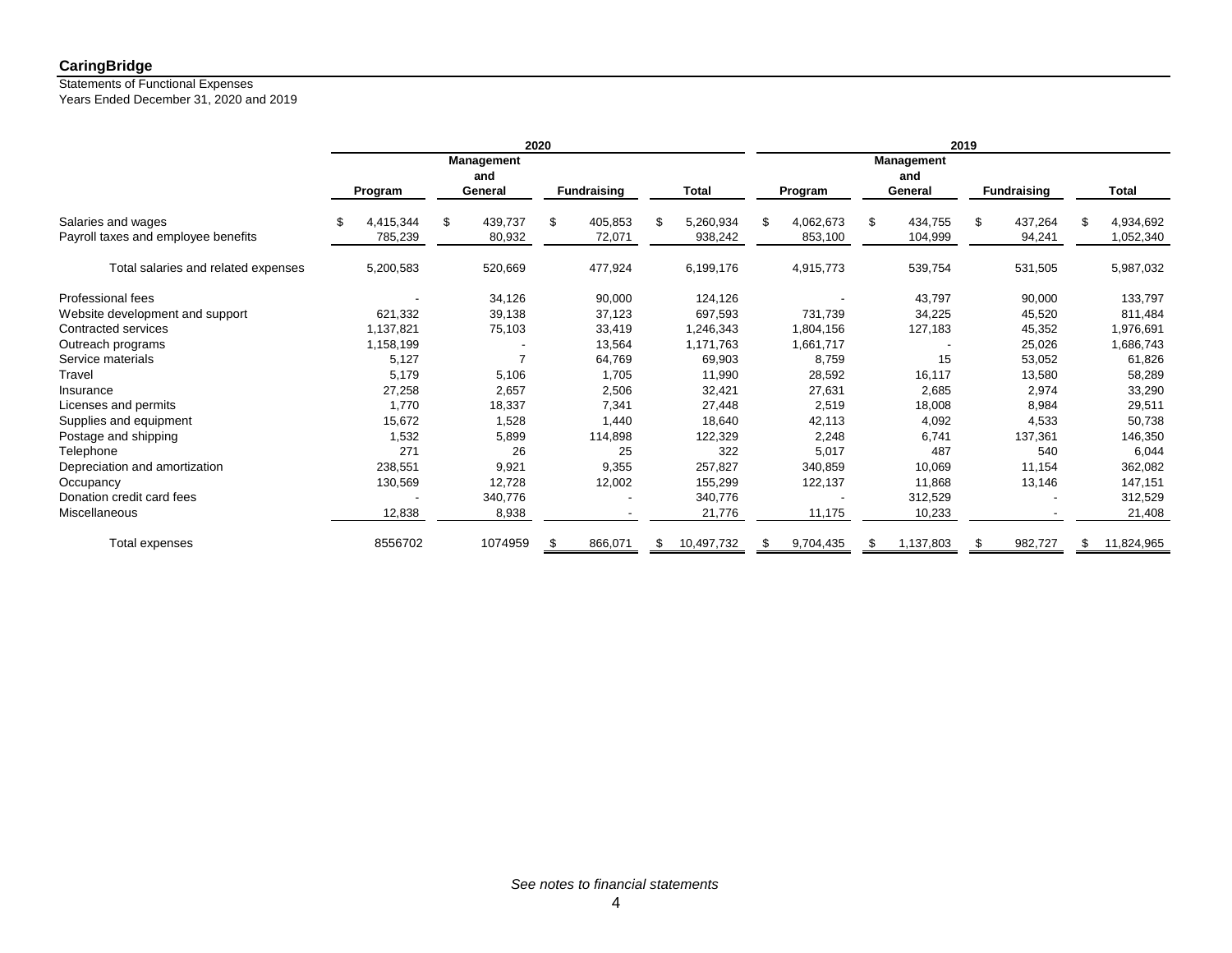# Statements of Cash Flows Years Ended December 31, 2020 and 2019

|                                                                 | 2020 |            | 2019              |  |
|-----------------------------------------------------------------|------|------------|-------------------|--|
| <b>Cash Flows From Operating Activities</b>                     |      |            |                   |  |
| Change in net assets                                            | \$   | 1,719,331  | \$<br>(1,232,915) |  |
| Adjustments to reconcile change in net assets to net cash flows |      |            |                   |  |
| from operating activities:                                      |      |            |                   |  |
| Depreciation and amortization                                   |      | 257,827    | 362,082           |  |
| Gain on disposal of assets                                      |      | (175)      | (916)             |  |
| Amortization of deferred leasehold improvements                 |      | (71, 838)  | (71, 839)         |  |
| Unrealized gain on investments                                  |      | (38,091)   | (52, 283)         |  |
| Unrealized gain on endowment investments                        |      | (2,928)    | (7, 213)          |  |
| Changes in assets and liabilities:                              |      |            |                   |  |
| Inventory                                                       |      | 701        | (1,836)           |  |
| Accounts receivable                                             |      | 92,901     | (114,062)         |  |
| Prepaid expenses                                                |      | (57, 338)  | 3,042             |  |
| Accounts payable                                                |      | 50,969     | (330, 723)        |  |
| Accrued expenses                                                |      | (225, 651) | 3,043             |  |
| Deferred grant revenue                                          |      | (118, 784) | (1,029,867)       |  |
|                                                                 |      |            |                   |  |
| Net cash flows from operating activities                        |      | 1,606,924  | (2,473,487)       |  |
| <b>Cash Flows From Investing Activities</b>                     |      |            |                   |  |
| Purchases of fixed assets                                       |      |            | (14, 612)         |  |
| Proceeds from sale of assets                                    |      | 175        | 1,250             |  |
| Net cash flows from investing activities                        |      | 175        | (13, 362)         |  |
| Net change in cash and cash equivalents                         |      | 1,607,099  | (2,486,849)       |  |
| <b>Cash and Cash Equivalents, Beginning</b>                     |      | 1,672,517  | 4,159,366         |  |
| <b>Cash and Cash Equivalents, Ending</b>                        | \$   | 3,279,616  | \$<br>1,672,517   |  |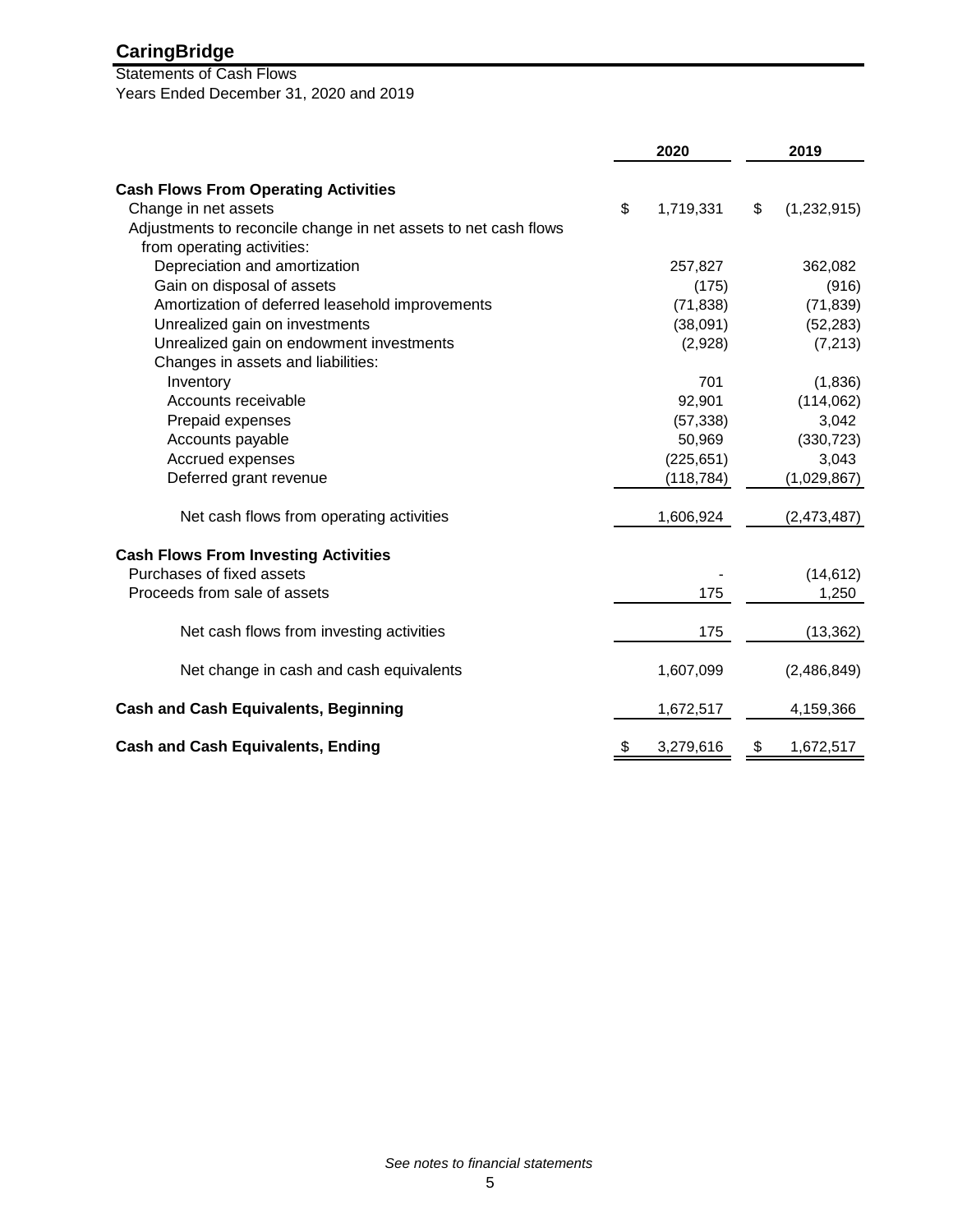#### **1. Summary of Significant Accounting Policies**

#### **Organization**

CaringBridge (the Organization) is a global nonprofit social network dedicated to helping family and friends communicate with and support loved ones during a health journey. Thanks to compassionate donors, anyone, anywhere can create a free personal website through CaringBridge to share updates and receive the love and strength they need from their community during an illness or injury.

#### **Benefits of Use**

A free CaringBridge website has all the tools needed to keep family and friends updated during a difficult time. Through a CaringBridge website, users can: share news and updates with everyone at the same time; communicate in a private, ad-free place; activate friends and family and coordinate help; and receive emotional strength and support.

Since June 7, 1997, nearly 900,000 CaringBridge websites have been created. Combined, they have received more than 2.5 billion visits. In 2020, more than 43 million people visited CaringBridge to support their family and friends during a health journey. Today, every 12 minutes a new CaringBridge website is created for someone experiencing a health journey.

#### **Financial Statement Presentation**

For purposes of financial reporting, the Organization classifies resources into two net assets categories pursuant to any donor-imposed restrictions and applicable law. Accordingly, the net assets of the Organization are classified in the accompanying financial statements in the categories that follow:

**Without Donor Restrictions** - Net assets that are not subject to donor-imposed stipulations.

**With Donor Restrictions** - Net assets subject to donor-imposed stipulations that will be met by action of the Organization and/or passage of time. Some net assets with donor restrictions include a stipulation that assets provided be maintained permanently (perpetual in nature) while permitting the Organization to expend the income generated by the assets in accordance with the provisions of additional donor imposed stipulations or a Board approved spending policy.

#### **Board Designated Net Assets**

The Organization's Board of Directors has the ability to designate identified amounts of net assets without restrictions to be used by management for specific future projects or activities. These designations can be modified or removed by the Board of Directors at any time. There are no board designated net assets at December 31, 2020 and 2019.

#### **Revenue Recognition**

Revenues from sources other than contributions are generally reported as increases in net assets without donor restrictions. Expenses are reported as decreases in that category. Income earned on donor restricted funds is initially classified as net assets with donor restrictions and is reclassified to net assets without donor restrictions when expenses are incurred for their intended purpose.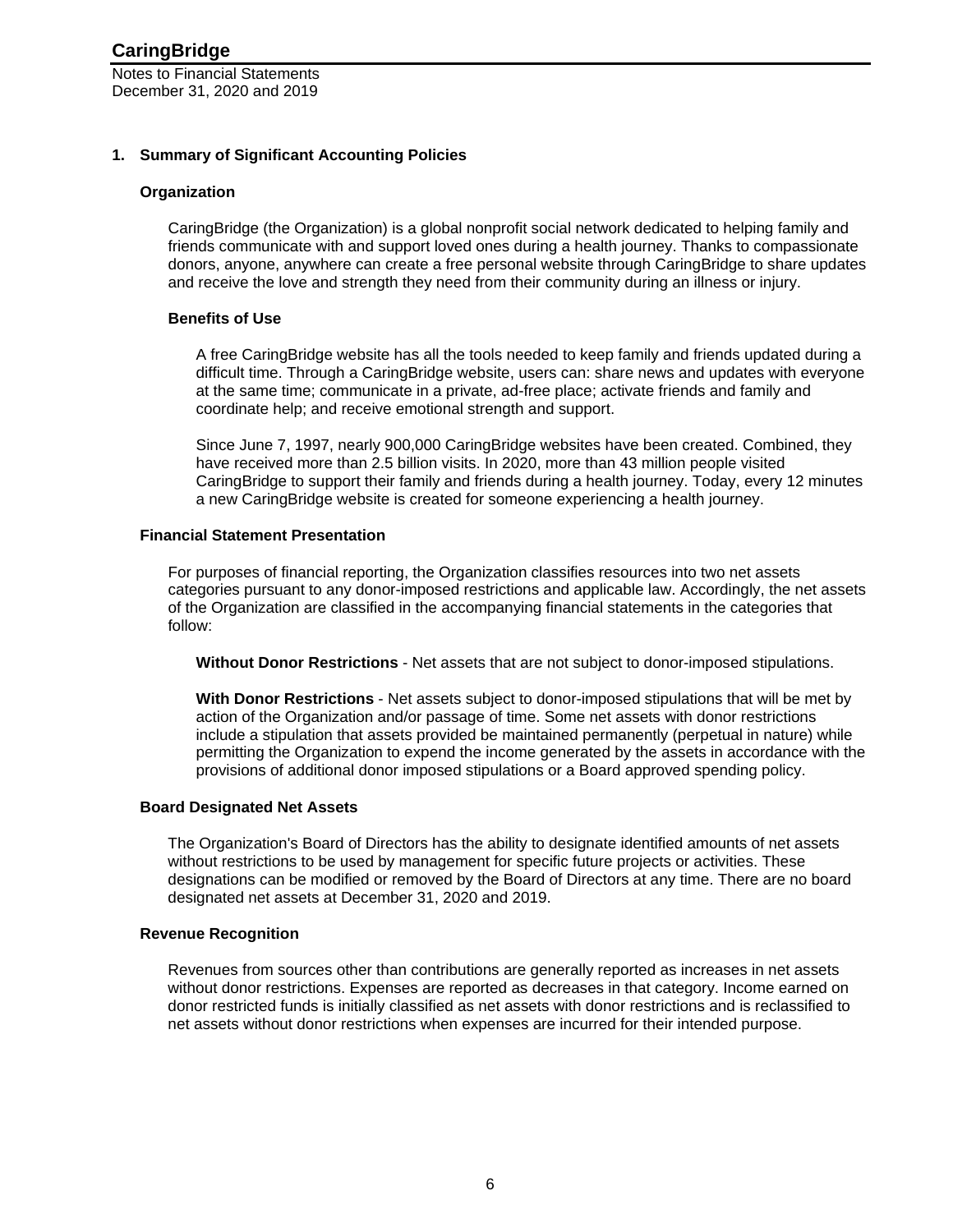> Unconditional contributions, those that do not include a measurable performance-related or other barrier or are those in which the Organization has limited discretion over how the contribution should be spent, are recognized as revenues in the period received and are reported as increases in the appropriate categories of net assets in accordance with donor restrictions. Expirations of donorimposed restrictions on net assets (i.e., the donor-stipulated purpose has been fulfilled and/or the stipulated time period has elapsed) are reported as net assets released from restrictions. Contributions that include a measurable barrier or those for which the Organization has limited discretion over how the contribution should be spent and a right of return or release from future obligations are recorded as conditional contributions. Conditional contributions are not recognized until they become unconditional, that is, when the conditions surrounding the indications of the barrier have been met.

Donated services and facilities are recognized as contributions in accordance with the accounting guidance if the services (a) create or enhance nonfinancial assets or (b) require specialized skills, and would otherwise be purchased by the Organization.

Contributions received from related parties (members of the Board of Directors) for the years ended December 31, 2020 and 2019 totaled \$173,062 and \$146,735, respectively.

The Organization recognizes contract revenue at an amount that reflects consideration to which the Organization expects to be entitled to in exchange for transferring goods or services to a customer. There is currently one type of contract that the Organization is engaged, which is based on performance reporting. Due to the nature and varying performance obligations of these contracts, the timing and methods of recognizing revenue from these contracts will vary. For performance reporting contracts, a customer pays the agreed upon amounts after the completion and submission of specified deliverables in the contract. For these contracts, the Organization will allocate the transaction price of the contract to the specific performance obligations based on the contract. The Organization recognizes revenue when the performance obligations are met and delivered to the customer. The Organization had one contract during 2020 and 2019 that was a performance reporting contract. There are no contract assets or liabilities.

#### **Cash and Cash Equivalents**

CaringBridge defines cash and cash equivalents as highly liquid, short-term investments with a maturity at the date of acquisition of three months or less. Cash in excess of FDIC and similar insurance coverages are subject to the usual banking risks of funds in excess of those limits.

#### **Receivables**

Receivables are primarily from credit card payment-related donations made through the website. No allowance for doubtful accounts is recorded based on historical experience and management's evaluation of receivables. Bad debts are expensed when deemed uncollectible. Receivables are generally unsecured.

#### **Inventories**

Inventories consist of promotional items and awareness materials. They are valued at cost.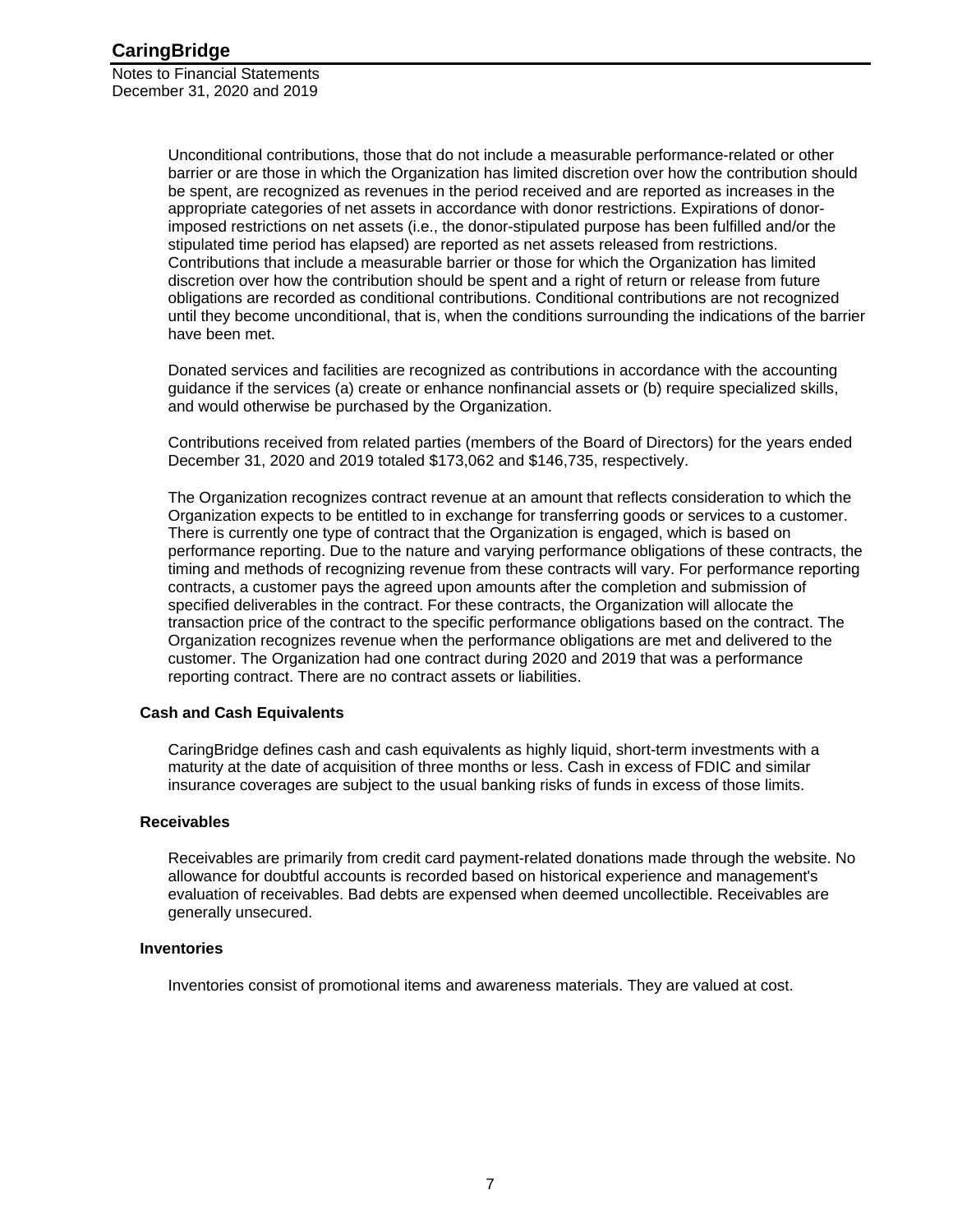#### **Investment and Investment Income Recognition**

The Organization's investments are presented in the financial statements at fair value in accordance with accounting principles generally accepted in the United States of America. Changes in fair value are recorded as unrealized gains (losses). Realized gains (losses) will be recorded upon the sale of the investments. Investment income and gains pertaining to certain donor restrictions are recorded as with donor restrictions in accordance with the applicable gift instruments. Interest income is recognized under the accrual basis.

Investments are exposed to various risks such as interest rate, market and credit risks. It is reasonably possible that changes in values of investments will occur in the near term and that such changes could materially affect the amounts reported.

#### **Fixed Assets**

Property and equipment purchased are capitalized at cost or in the case of donated equipment, at estimated market value on the date of the gift. Depreciation is computed using the straight-line method over the estimated useful lives of the assets (three years for the website and mobile phone applications and three to seven years for furniture and equipment). Leasehold improvements are being amortized over the shorter of the expected life of the asset or the period of the lease. The Organization capitalizes additions in excess of \$2,000.

Website development costs are capitalized if they significantly enhance the capability or capacity of CaringBridge's website. Mobile phone application costs are capitalized for new platforms and for enhancements that significantly upgrade the capability of the mobile application.

Costs capitalized include external direct costs of materials and services and internal payroll and payroll-related costs. Any costs during the preliminary project stage or related to training or maintenance is expensed as incurred. Capitalization ceases when the projects are substantially complete and ready for their intended use. The capitalization and ongoing assessment of recoverability of development costs requires considerable judgment by management with respect to certain external factors, including, but not limited to, technological and economic feasibility, and estimated economic life.

When the projects are ready for their intended use, the Organization amortizes such costs over their estimated useful lives of three years. There is no estimated amortization expense remaining for the 2016 application modernization for the year ending December 31, 2020. Estimated amortization expense remaining for the 2018 application modernization is \$117,885 for the year ending December 31, 2021.

Contributions of fixed assets related to the website are reported as increases in donor-restricted net assets. Restrictions are considered met and an appropriate amount reclassified to net assets without donor-restrictions, when the asset is placed in service.

#### **Deferred Grant Revenue**

Conditional contributions are recorded as deferred grant revenue when received and reflected as support in the year when the revenues are earned.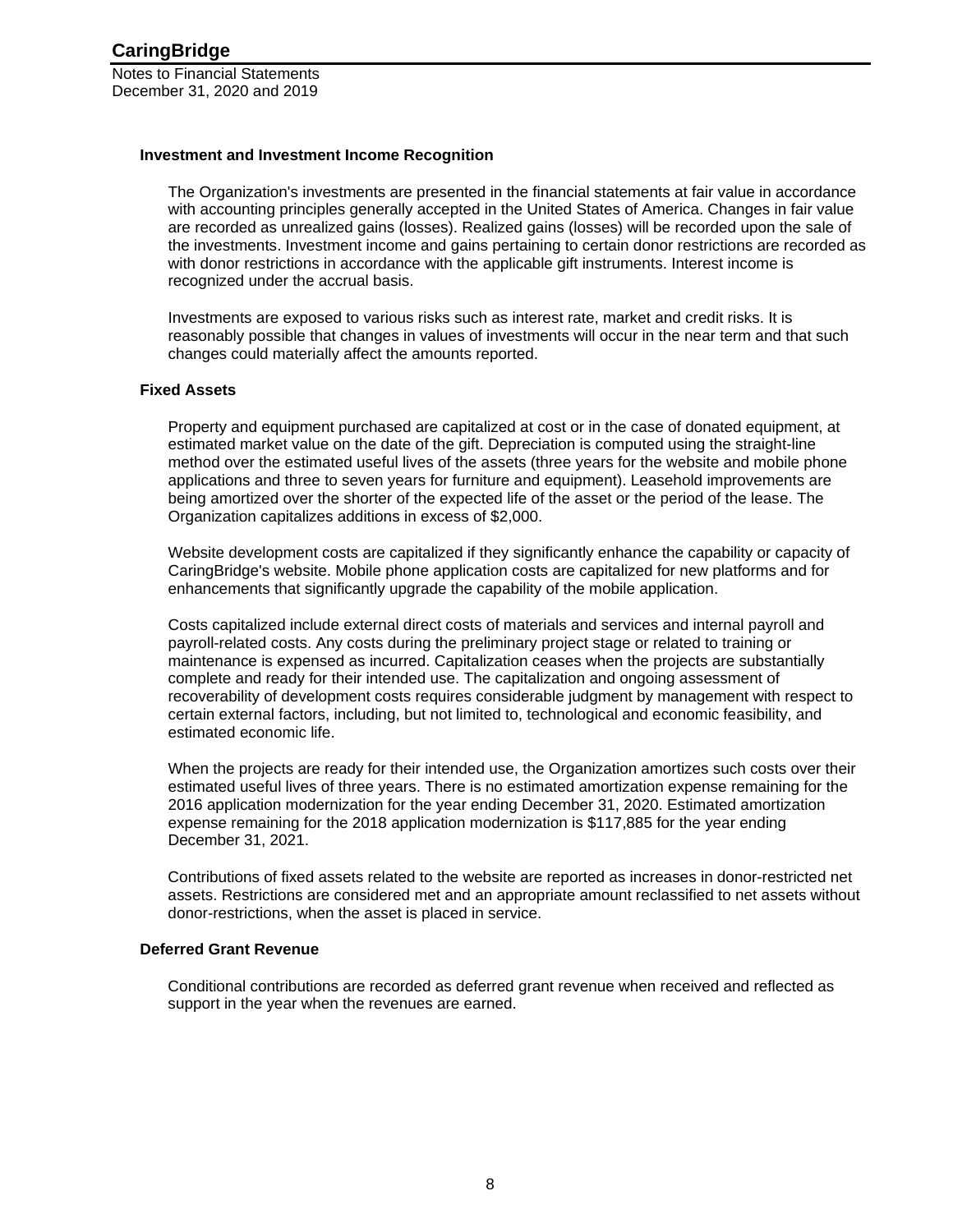#### **Research and Development Costs**

Research and development costs are expensed as incurred. Research and development costs are included in the statements of functional expenses described as website development and support and includes costs expended related to website development and mobile phone application projects which have not met the requirement for capitalization.

#### **Income Tax Status**

The Internal Revenue Service has determined that CaringBridge is exempt from federal income tax under Section 501(c)(3) of the U.S. Internal Revenue Code. It is also exempt from state income tax. However, any unrelated business income may be subject to taxation. There was no unrelated business income tax recorded for the years ended December 31, 2020 and 2019.

The Organization follows the accounting standards for contingencies in evaluating uncertain tax positions. This guidance prescribes recognition threshold principles for the financial statement recognition of tax positions taken or expected to be taken on a tax return that are not certain to be realized. No liability has been recognized by the Organization for uncertain tax positions as of December 31, 2020 and 2019. The Organization's tax returns are subject to review and examination by federal and state authorities.

#### **Functional Expense Allocation**

The costs of providing the programs and other activities have been summarized on a functional basis in the statement of activities. Accordingly, certain costs have been allocated among the programs and supporting services benefited. All expenses are allocated based on an analysis of personnel time and resources utilized for the related activities based on the best estimates of management.

#### **Use of Estimates**

The preparation of financial statements in conformity with accounting principles generally accepted in the United States of America requires management to make estimates and assumptions that affect the reported amounts of assets and liabilities and disclosure of contingent assets and liabilities at the date of the financial statements and the reported amounts of revenues and expenses during the reporting period. Actual results could differ from those estimates. Significant estimates and assumptions include the allocations to the various functional expense categories.

#### **Recent Accounting Pronouncements Not Yet Effective**

In February 2016, the Financial Accounting Standards Board (FASB) issued Accounting Standards Update (ASU) No. 2016-02, *Leases*. ASU No. 2016-02 was issued to increase transparency and comparability among entities. Lessees will need to recognize nearly all lease transactions (other than leases that meet the definition of a short-term lease) on the statement of financial position as a lease liability and a right-of-use asset (as defined). Lessor accounting under the new guidance will be similar to the current model. The ASU is effective for fiscal years beginning after December 15, 2021 (2022). Early application is permitted. Upon adoption, lessees and lessors will be required to recognize and measure leases at the beginning of the earliest period presented using a modified retrospective approach, which includes a number of optional practical expedients that entities may elect to apply. The Organization is currently assessing the effect that this standard will have on its financial statements.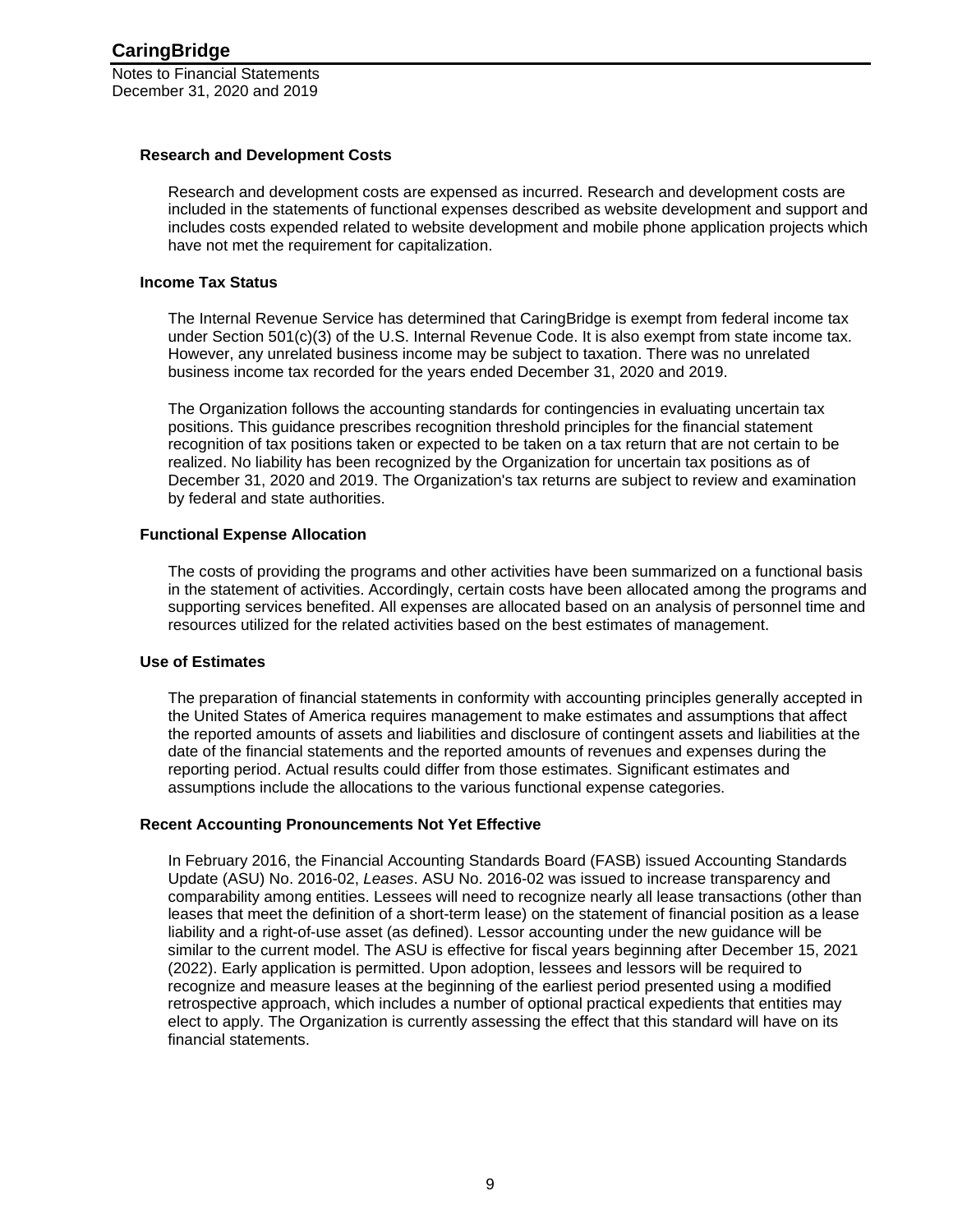> In September 2020, FASB issued ASU No. 2020-07, *Not-for-Profit Entities (Topic 958) Presentation and Disclosures by Not-for-Profit Entities for Contributed Nonfinancial Assets*. ASU No. 2020-07 improves financial reporting by providing new presentation and disclosure requirements about contributed nonfinancial assets, including additional disclosure requirements for recognized contributed services. The standard will be required to be applied retrospectively for annual periods beginning after June 15, 2021 (2022). Early adoption is permitted. The Organization is currently assessing the effect that this standard will have on its financial statements.

#### **Reclassifications**

Certain amounts appearing in the 2019 financial statements have been reclassified to conform with the 2020 presentation. The reclassifications have no effect on the reported amounts of total net assets or changes in total net assets.

#### **2. Liquidity and Availability**

The Organization's financial assets available within one year of the statement of financial position date for general expenditure such as operating expenses are as follows:

|                                                                         |  | 2020      |   | 2019       |
|-------------------------------------------------------------------------|--|-----------|---|------------|
| Cash and cash equivalents                                               |  | 3,279,616 | S | 1,672,517  |
| Less amounts included in cash for conditional contributions<br>received |  |           |   | (118, 784) |
| Accounts receivable                                                     |  | 34.701    |   | 127,602    |
| Investments without donor restrictions                                  |  | 1,219,285 |   | 1,181,195  |
| Total financial assets available to meet cash needs                     |  |           |   |            |
| for general expenses within one year                                    |  | 4,533,602 |   | 2,862,530  |

The Organization's practice is to structure its financial assets to be available as its general expenses, liabilities and obligations come due. Cash in excess of daily requirements is typically invested in shortterm, liquid securities.

#### **3. Fair Value Measurements and Investments**

#### **Fair Value Hierarchy**

Fair value is defined under generally accepted accounting principles as the exchange price that would be received to sell an asset or paid to transfer a liability in the principal or most advantageous market for the assets or liability in an orderly transaction between market participants at the measurement date. Under this guidance, a three-level hierarchy is used for fair value measurements which are based on the transparency of information, such as the pricing source, used in the valuation of an asset or liability as of the measurement date.

Financial instruments measured and reported at fair value are classified and disclosed in one of the following three categories:

Level 1 - Inputs are quoted prices (unadjusted) in active markets for identical assets or liabilities.

Level 1 assets include investments in corporate bonds, Treasury securities, government securities, and money market funds for which quoted prices are readily available.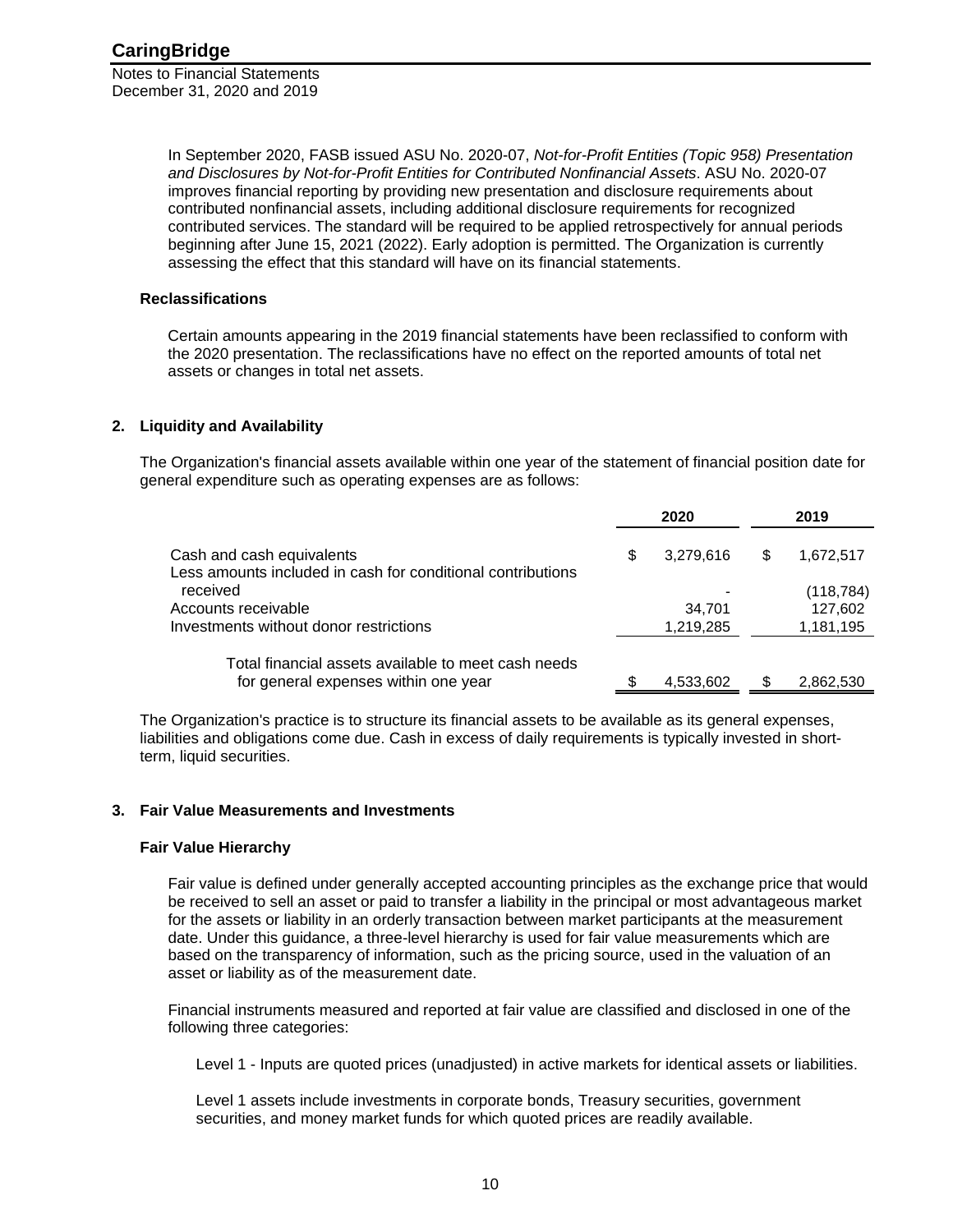> Level 2 - Inputs are other than quoted prices included in Level 1 that are observable for the asset or liability, either directly or indirectly. This includes quoted prices for similar assets or liabilities in active markets, quoted prices for identical or similar assets or liabilities in markets that are not active, inputs other than quoted prices that are observable for the asset or liability, or inputs that are derived principally from or corroborated by observable market data.

Level 3 - Inputs are unobservable for the asset or liability. Unobservable inputs reflect the reporting entity's own assumptions about the assumptions that market participants would use in pricing the asset or liability developed based on the best information available in the circumstances.

In certain cases, the inputs used to measure fair value may fall into different levels of the fair value hierarchy. In such cases, the level in the fair value hierarchy within which the fair value measurement in its entirety falls has been determined based on the lowest level input this is significant to the fair value measurement in its entirely. The assessment of the significance of a particular input to the fair value measurement in its entirety requires judgment and considers factors specific to the asset.

While the Organization believes its valuation methods are appropriate and consistent with other market participants, the use of different methodologies or assumptions to determine the fair value of certain financial instruments could result in a different estimate of fair value at the reporting date.

The following table presents information about the Organization's assets measured at fair value on a recurring basis as of December 31, 2020 based upon the three-tier hierarchy:

|                        | Level 1       | Level 2                  | Level 3 |    | <b>Total</b> |
|------------------------|---------------|--------------------------|---------|----|--------------|
| Assets:                |               |                          |         |    |              |
| Investments:           |               |                          |         |    |              |
| Corporate bonds        | \$<br>667,503 | \$                       | \$      | \$ | 667,503      |
| Treasury securities    | 25,993        | $\overline{\phantom{0}}$ | $\,$    |    | 25,993       |
| Government securities  | 8,034         |                          |         |    | 8,034        |
| Money market           | 517,755       |                          |         |    | 517,755      |
| Endowment investments: |               |                          |         |    |              |
| Corporate bonds        | 39,064        |                          |         |    | 39,064       |
| Money market           | 183,334       |                          |         |    | 183,334      |
|                        |               |                          |         |    |              |
| Total                  | 1,441,683     | \$                       |         | S  | 1,441,683    |

The following table presents information about the Organization's assets measured at fair value on a recurring basis as of December 31, 2019 based upon the three-tier hierarchy:

|                            | Level 1         | Level 2 | Level 3                        | <b>Total</b>  |
|----------------------------|-----------------|---------|--------------------------------|---------------|
| Assets:<br>Investments:    |                 |         |                                |               |
| Corporate bonds            | \$<br>712,236   | \$      | \$<br>$\overline{\phantom{a}}$ | \$<br>712,236 |
| <b>Treasury securities</b> | 71,766          |         |                                | 71,766        |
| Government securities      | 21,351          |         |                                | 21,351        |
| Money market               | 375,842         |         |                                | 375,842       |
| Endowment investments:     |                 |         |                                |               |
| Corporate bonds            | 88,257          |         |                                | 88,257        |
| Money market               | 131,212         |         |                                | 131,212       |
| Total                      | \$<br>1,400,664 |         | \$                             | 1,400,664     |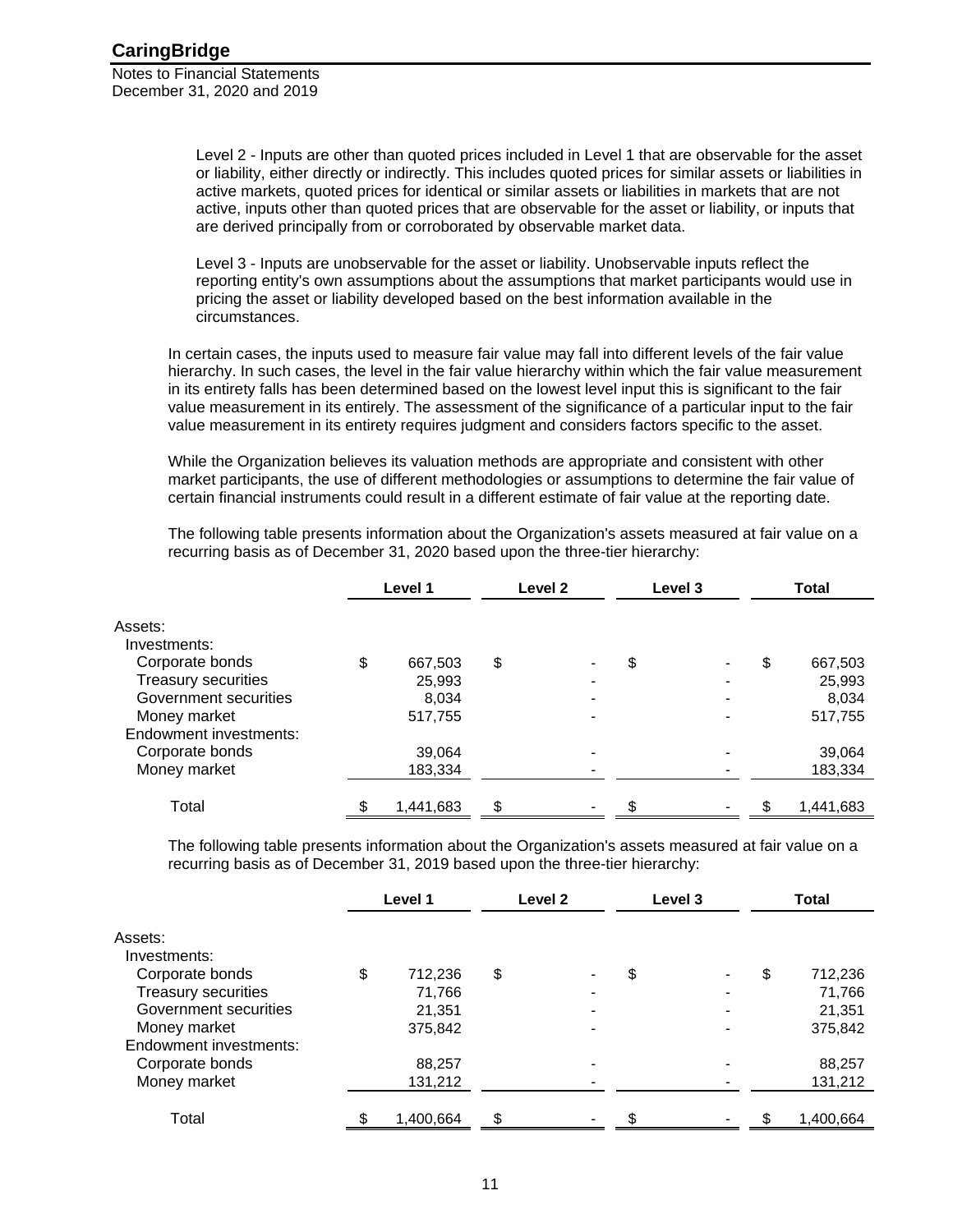Notes to Financial Statements December 31, 2020 and 2019

Investment income for the years ending December 31, 2020 and 2019 was as follows:

|                                                            | 2020 |                 |   | 2019             |  |  |
|------------------------------------------------------------|------|-----------------|---|------------------|--|--|
| Interest, dividends and realized gains<br>Unrealized gains | S    | 6,859<br>41.019 | S | 17,097<br>59,496 |  |  |
| Total investment income                                    |      | 47.878          |   | 76,593           |  |  |

#### **4. Lease Commitments**

#### **Office Leases**

On August 23, 2016, CaringBridge signed an operating lease for office space. The lease is a 63-month lease with escalating payments with the first three months free. Rental expense is recognized on a straight-line basis over the life of the lease. Rent expense for the years ended December 31, 2020 and 2019 under this lease was \$152,789 and \$147,551, respectively.

The difference between the amount paid and the amount expensed are included in accrued expenses at year-end. Future minimum lease payments under the lease are as follows:

|                                           | <b>Future Minimum</b><br>Rental<br><b>Payments</b> |
|-------------------------------------------|----------------------------------------------------|
| Years ending December 31:<br>2021<br>2022 | \$<br>158,028<br>13,533                            |
| Total                                     | \$<br>171,561                                      |

#### **5. In-Kind Contributions**

CaringBridge records in-kind contributions at fair value at the date of donation. The fair value of these services has been recorded as contribution revenue on the statement of activities and in the related expense account on the statements of activities or in fixed assets on the statement of financial position if the useful life of the contributed asset is greater than one year. In-kind contributions consisted of the following during the years ended December 31, 2020 and 2019:

|                  |    | 2020    | 2019 |         |  |
|------------------|----|---------|------|---------|--|
| Donated services | n. | 749.972 | \$.  | 787,078 |  |
|                  |    |         |      |         |  |

#### **6. Deferred Grant Revenue and Conditional Contributions**

Deferred grant revenue totaling \$118,784 at December 31, 2019, relates to a conditional contribution. The contribution is conditional upon the Organization spending the grant funds on the specific program purposes as outlined in the grant proposal and agreement.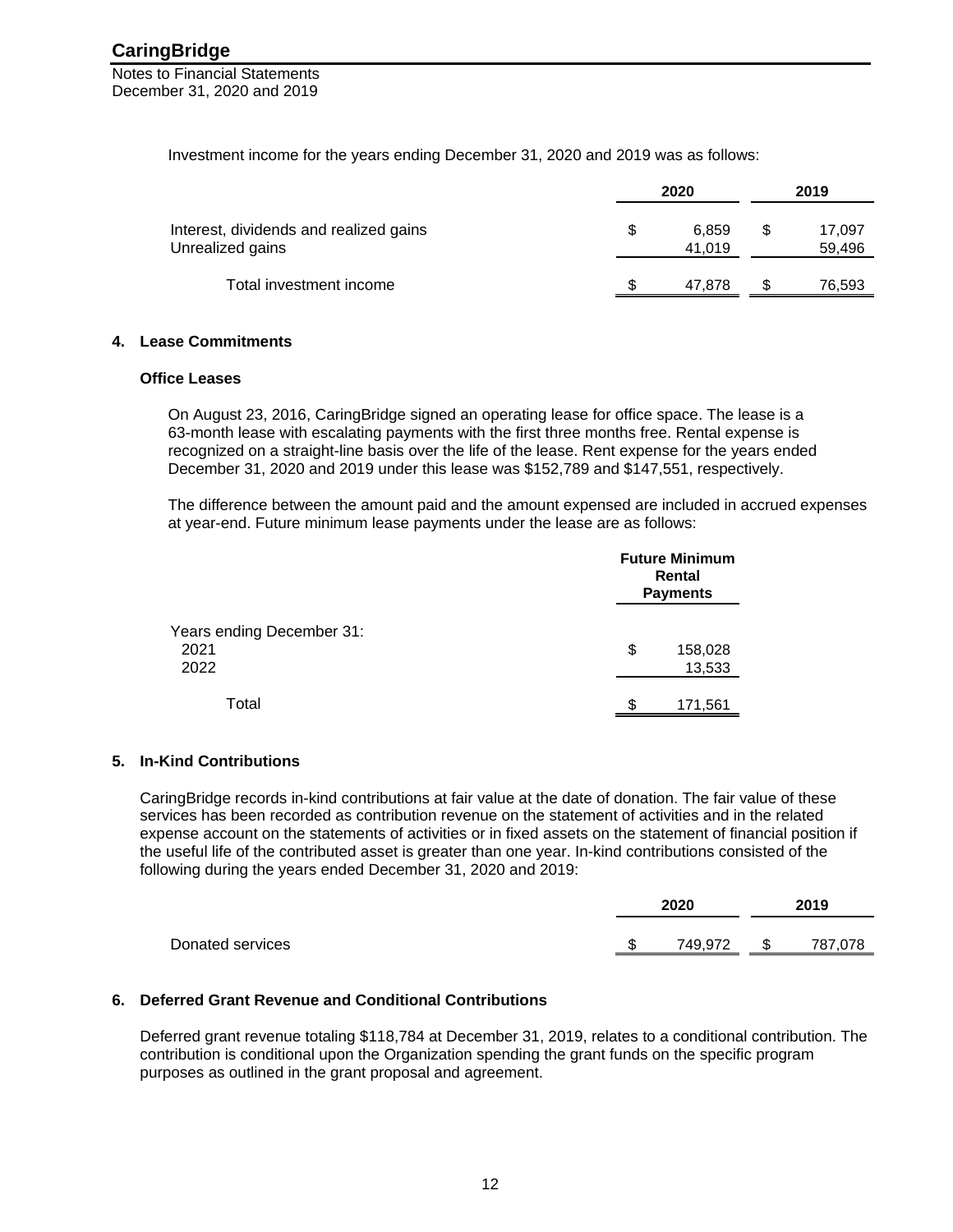#### **7. Net Assets With Donor Restrictions**

Net assets with donor restrictions at December 31, 2020 and 2019 consisted of funds held in a donor restricted endowment fund (see Note 8).

Net assets with donor restrictions released from restriction in 2020 and 2019 of \$118,784 and \$1,029,867, respectively, related to a grant funded project restricted for program purposes.

#### **8. Endowment Funds**

As required by generally accepted accounting principles, net assets with donor restrictions associated with the Organization's endowment funds are classified and reported based on the existence or absence of donor-imposed restrictions.

#### **Interpretation of Relevant Law**

The Organization's Board of Directors has interpreted the Uniform Prudent Management of Institutional Funds Act (UPMIFA) as requiring the preservation of the fair value of the original gift as of the gift date of the donor-restricted endowment funds absent explicit donor-stipulations to the contrary.

As a result of this interpretation, the Organization classifies as net assets with donor restrictions (a) the original value of gifts donated to the endowment, (b) the original value of subsequent gifts to the endowment, and (c) accumulations to the endowment made in accordance with the direction of the applicable donor gift instrument at the time the accumulation is added to the fund.

The donor restricted endowment fund is classified as net assets with donor restrictions until those amounts are appropriated for expenditure by the Organization in a manner consistent with the standard of prudence prescribed by UPMIFA. In accordance with UPMIFA, the Organization considers the following factors in making a determination to appropriate or accumulate donorrestricted endowment funds:

- (1) The duration and preservation of the fund
- (2) The purposes of the Organization and the donor-restricted endowment fund
- (3) General economic conditions
- (4) The possible effect of inflation and deflation
- (5) The expected total return from income and the appreciation of investments
- (6) Other resources of the Organization
- (7) The investment policies of the Organization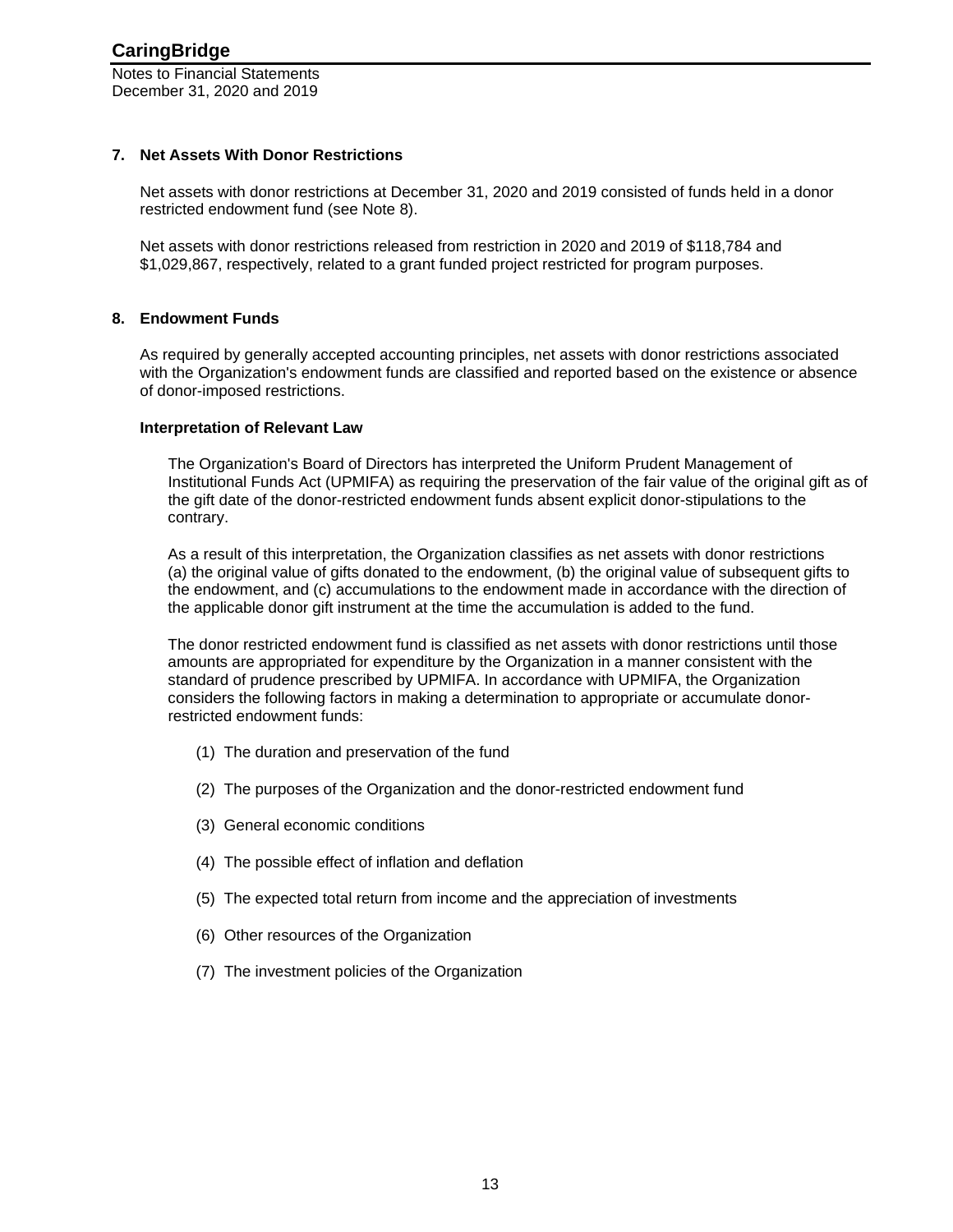#### **Return Objectives and Risk Parameters**

The Organization has adopted investment and spending policies for endowment assets that attempt to minimize risk of investments with certain percent available without penalty. Investments should generate income to support the mission of CaringBridge. The primary investment objectives are to achieve long-term total return, to preserve the principal of the fund by reinvesting income and to produce a consistent stream of investment income.

Endowment assets include those assets of donor restricted funds that the Organization must hold in perpetuity or for a donor-specified period(s). As of December 31, 2020 and 2019, the Organization had no board-designated funds. Donor restricted endowment funds to be held in perpetuity are \$200,000 at December 31, 2020 and 2019.

#### **Strategies Employed for Achieving Objectives**

To satisfy its long-term rate-of-return objectives, the Organization relies on a conservative strategy. The balance of the endowment should be invested in fixed income vehicles. The guiding criteria for the choice of investment vehicle are safety and yield. The guiding criteria for liquidity would be that the spendable amount determined by the Endowment Fund Policy Statement is liquid to be withdrawn in January each year.

#### **Spending Policy and How the Investment Objectives Relate to Spending Policy**

The Organization will determine the spendable amount for its endowment funds for the upcoming budget year following the close of the September 30 quarter by calculating the average fair market value of its endowment funds, calculated over twelve quarters ending with the September 30 quarter, and multiplying that average value by the applicable spending percentage, as determined by the Board. The spending percentage will generally be no less than three percent (3%) and no greater than six percent (6%). The Organization will not calculate an annual spendable amount for any fund which, as of September 30, has fallen below 90 percent of the aggregate value of all gifts to that fund. Furthermore, in the event the spendable amount calculated may over time materially impact the income generating ability of the endowment, as determined by the Chief Financial Officer, no spendable amount will be calculated for the year. This is consistent with the Organization's objective to maintain the purchasing power of the endowment assets held in perpetuity or for a specified term as well as to provide additional real growth through new gifts and investment return. The Organization elected not to take an appropriation in 2020 and 2019.

#### **Endowment and Restricted Net Asset Composition by Type of Fund**

|                                           |                                             | December 31, 2020                        |              |
|-------------------------------------------|---------------------------------------------|------------------------------------------|--------------|
|                                           | <b>Without Donor</b><br><b>Restrictions</b> | <b>With Donor</b><br><b>Restrictions</b> | Total        |
| Roger and Hazel Perkins Endowment<br>Fund |                                             | 222,398                                  | 222,398<br>S |
|                                           |                                             | December 31, 2019                        |              |
|                                           | <b>Without Donor</b><br><b>Restrictions</b> | <b>With Donor</b><br><b>Restrictions</b> | <b>Total</b> |
| Roger and Hazel Perkins Endowment<br>Fund | ፍ                                           | 219,470                                  | S<br>219.470 |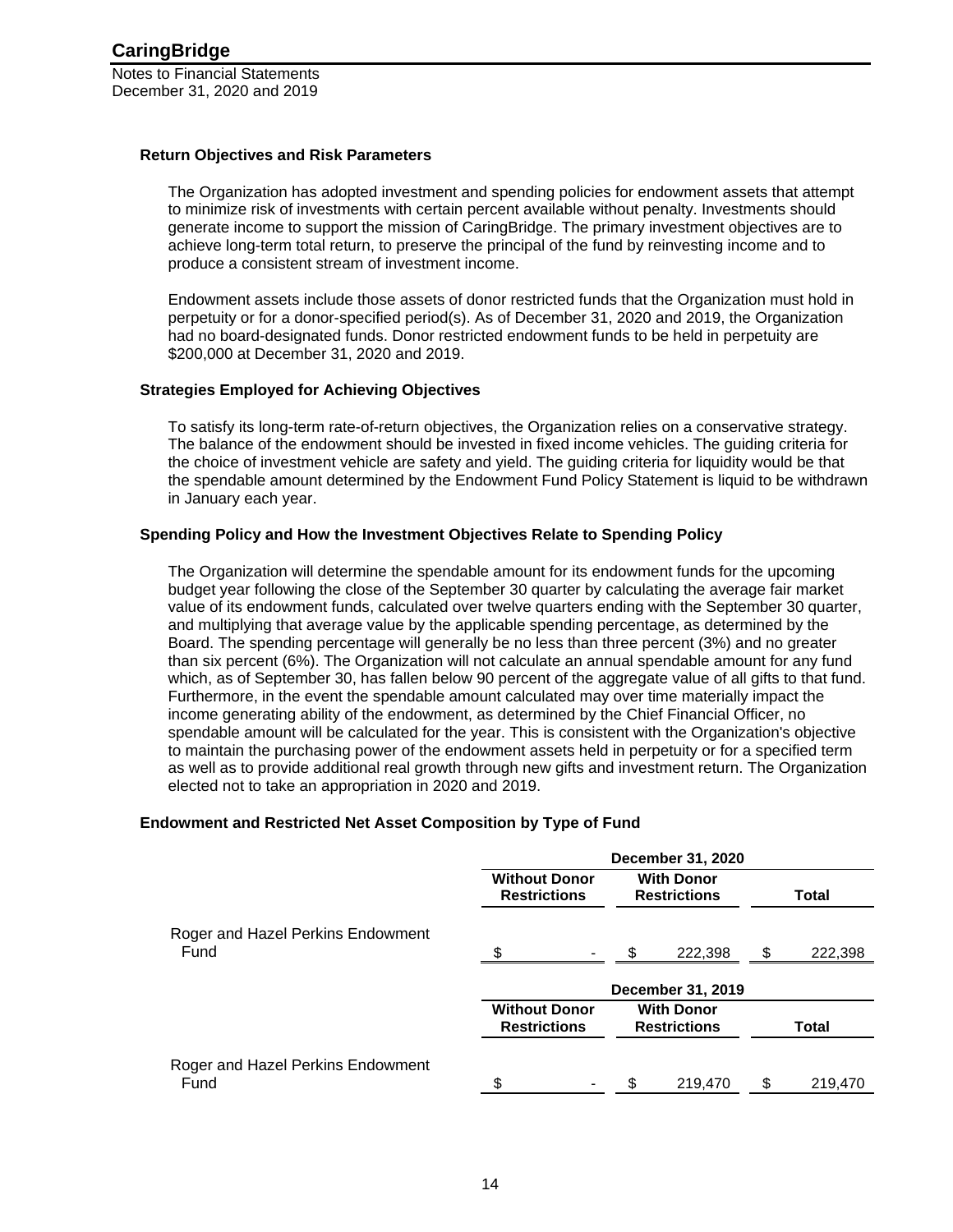Notes to Financial Statements December 31, 2020 and 2019

#### **Changes in Endowment Net Assets**

|                                                                                     | December 31, 2020                           |  |                                          |                  |              |                  |
|-------------------------------------------------------------------------------------|---------------------------------------------|--|------------------------------------------|------------------|--------------|------------------|
|                                                                                     | <b>Without Donor</b><br><b>Restrictions</b> |  | <b>With Donor</b><br><b>Restrictions</b> |                  | Total        |                  |
| Endowment, beginning of year<br>Investment income<br>Appropriation for expenditures | \$                                          |  | \$                                       | 219,470<br>2,928 | \$           | 219,470<br>2,928 |
| Endowment, end of year                                                              |                                             |  |                                          | 222,398          |              | 222,398          |
|                                                                                     | December 31, 2019                           |  |                                          |                  |              |                  |
|                                                                                     | <b>Without Donor</b><br><b>Restrictions</b> |  | <b>With Donor</b><br><b>Restrictions</b> |                  | <b>Total</b> |                  |
| Endowment, beginning of year<br>Investment income<br>Appropriation for expenditures | \$                                          |  | \$                                       | 212,257<br>7,213 | \$           | 212,257<br>7,213 |
| Endowment, end of year                                                              |                                             |  |                                          | 219,470          |              | 219,470          |

#### **Funds With Deficiencies**

From time to time, the fair value of assets associated with individual donor-restricted endowment funds may fall below the level that the donor or UPMIFA requires the Organization to retain as a fund of perpetual duration. There were no such deficiencies at December 31, 2020 and 2019.

#### **9. Retirement Plans**

The Organization's retirement plan, CaringBridge 401(k) Plan, covers all eligible employees. The employer contribution structure is a Safe Harbor Qualified Non-Elective Contribution of 3 percent.

Employer contribution expense totaled \$156,630 and \$143,202 for the years ended December 31, 2020 and 2019, respectively.

#### **10. Paycheck Protection Program (PPP) Loan**

On April 9, 2020, the Organization entered into a new loan facility with Bremer Bank under the recent government-enacted Paycheck Protection Program (PPP) (part of the Coronavirus Aid, Relief and Economic Stability Act) administered by the Small Business Administration. The Organization borrowed \$931,300 under the loan facility. The loan carried a fixed interest rate of 1 percent and was scheduled to mature on April 9, 2022. No payments were required for the first six months. Subsequent regulations deferred payments until the date on which the amount of forgiveness is remitted to the lender or, if the Organization fails to apply for forgiveness within ten months after the covered period, then payment of principal and interest shall begin on that date. Borrowings under this facility were unsecured. Loans under the PPP have a loan forgiveness feature based on the level of payroll, rent and utilities costs over a twenty-four week period commencing on the date of the loan. On November 25, 2020, the loan and related interest was forgiven. The total amount of forgiveness of \$931,428 is recorded as revenue in the December 31, 2020 statement of activities.